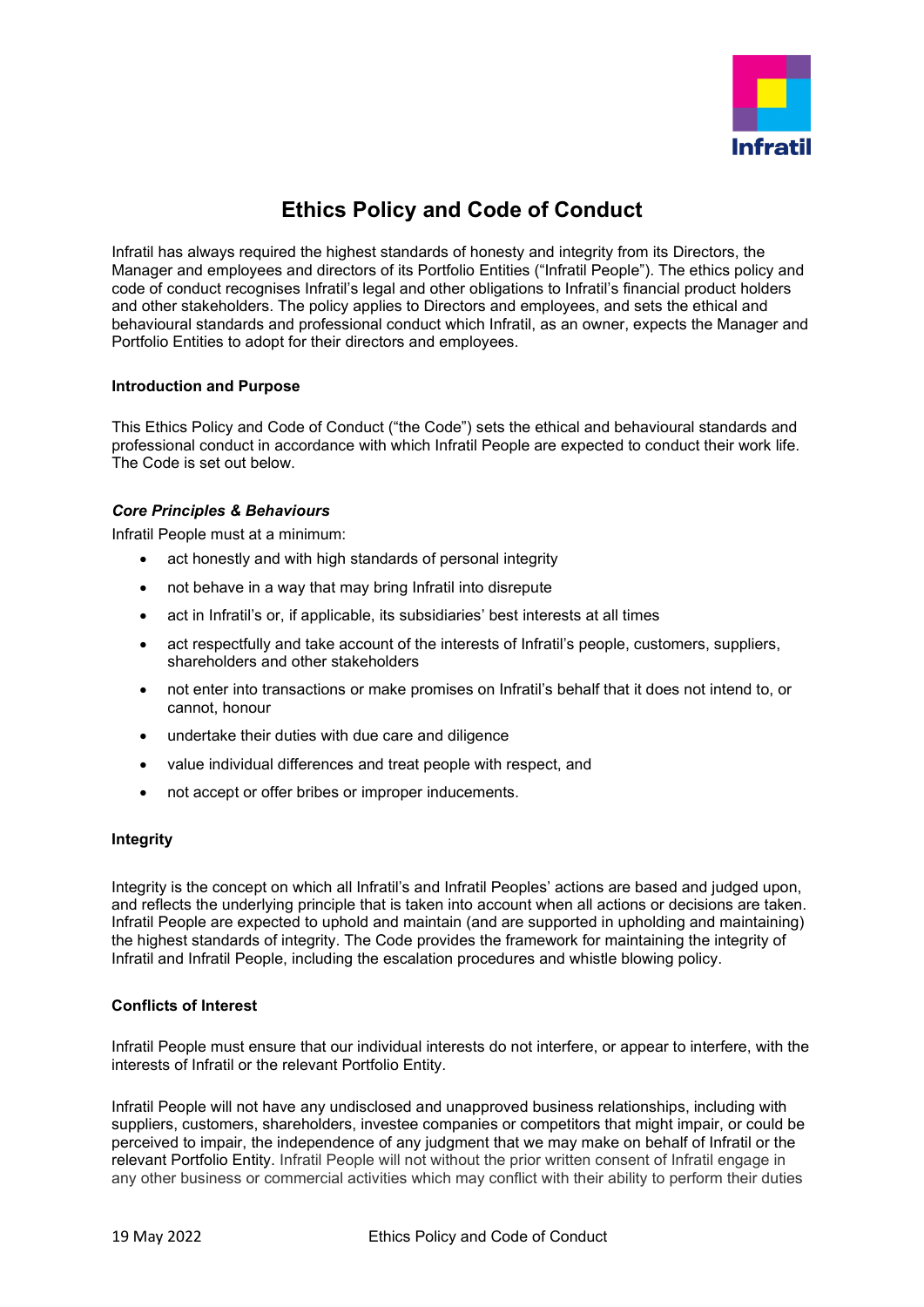

to Infratil or support a political party or organisation other than in a personal capacity. Infratil People will not accept any bribe, gratuity or other inducements in the course of their business dealings on behalf of Infratil.

"Gifts" and "personal benefits" can include accommodation, goods, services, discounts, and special terms on loans and so on. Infratil People will not accept gifts or personal benefits of any value from internal or external parties if it could be perceived this could compromise or influence any decision by Infratil taking into account the perceptions of key stakeholders.

If a potential or actual conflict arises, it should immediately be raised with the CEO or CFO of Infratil (if the relevant person works for Infratil or the Manager) or the CEO or CFO of the relevant Portfolio Entity (if the relevant person works for a Portfolio Entity). Directors will also address conflicts of interests in accordance with the Board Charter.

## **Fair Dealing**

Infratil People will deal honestly and fairly in all our dealings with Infratil's financial product holders, professional advisors, and other stakeholders. Infratil People will treat all colleagues with respect and dignity.

## **Use of Infratil Assets and Property**

Infratil People will use their best endeavours to protect Infratil's assets and property (whether tangible or intangible) from loss, damage, misuse, waste and theft. Infratil People will only use Infratil assets and property in their control and care for the legitimate and lawful business purposes of Infratil, and will not use that property for any other purpose, including for personal gain.

# **Use of Infratil Information**

Infratil People will use Infratil corporate information gained during their relationship with Infratil only in the best interests of Infratil and not for personal gain.

### **Compliance with All Laws, Regulations and Rules**

Infratil People will, at all times, act honestly and in good faith, and comply with all applicable laws including, legislation, regulations, local authority by-laws and rules (including the NZX Listing Rules) and codes of practice in the countries in which Infratil operates.

### **Compliance with Corporate Policies**

Infratil People will at all times behave and conduct themselves in a manner that is consistent with the values set out in this Code of Ethics, and will comply with all applicable Corporate Policies adopted from time to time.

### **Escalation Procedures and Whistle Blowing Policy**

Infratil People are actively encouraged to challenge any behaviour which they believe is inconsistent with any of Infratil's values or with this Code. In particular, any Infratil Person and any contractor who becomes aware of, or suspects, a legal, regulatory, policy or other compliance issue has a responsibility to report it using the Manager's breach reporting procedures, whistle-blowing or